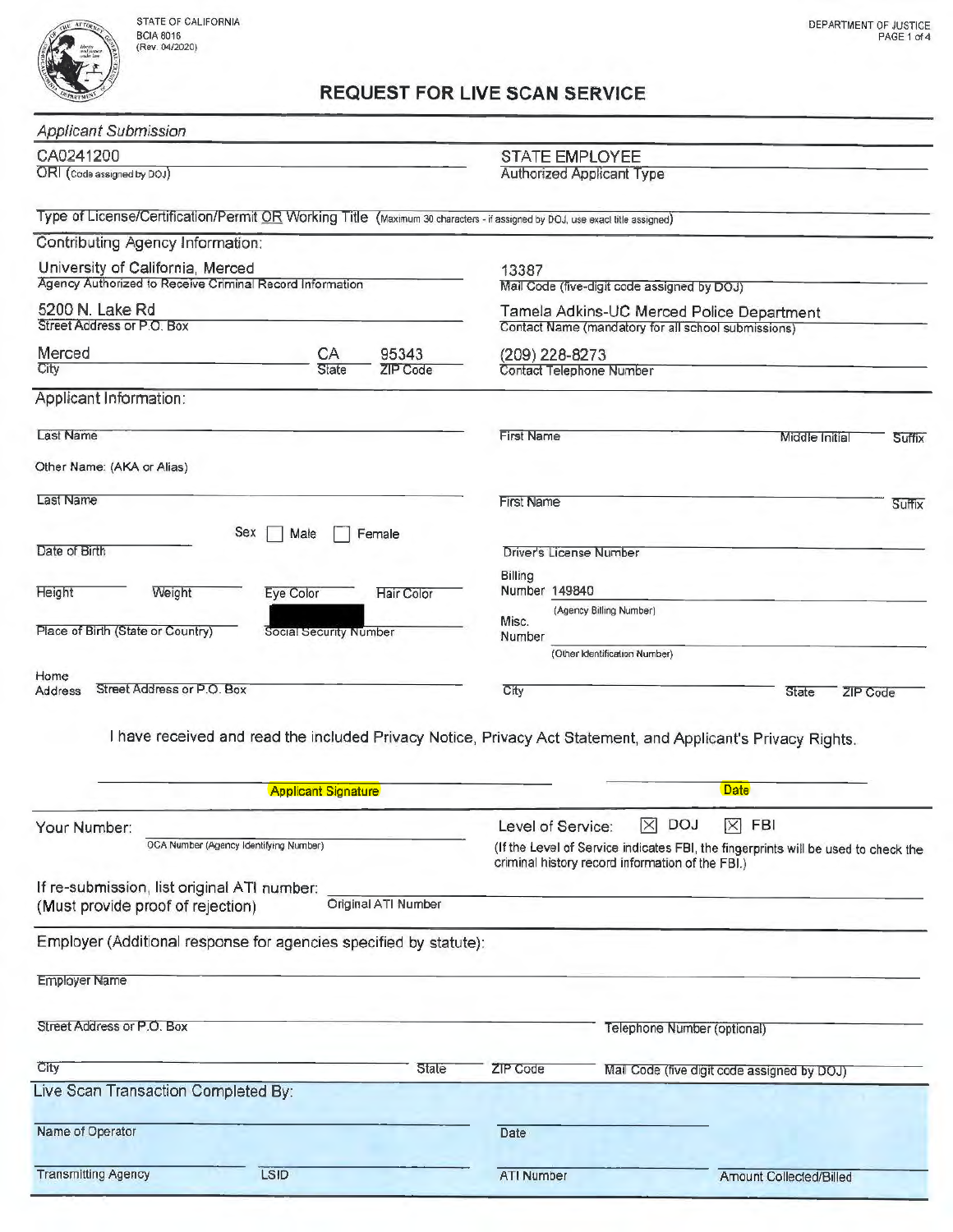

### **Privacy Notice**

As Required by Civil Code§ 1798.17

**Collection and Use of Personal Information.** The California Justice Information Services (CJIS) Division in the Department of Justice (DOJ) collects the information requested on this form as authorized by Business and Professions Code sections 4600-4621, 7574-7574.16, 26050-26059, 11340-11346, and 22440-22449; Penal Code sections 11100-11112, and 11077.1; Health and Safety Code sections 1522, 1416.20-1416.50, 1569.10-1569.24, 1596.80-1596.879, 1725-1742, and 18050-18055; Family Code sections 8700-87200, 8800-8823, and 8900-8925; Financial Code sections 1300-1301 , 22100-22112, 17200-17215, and 28122-28124; Education Code sections 44330-44355; Welfare and Institutions Code sections 9710-9719.5, 14043-14045, 4684-4689.8, and 16500-16523.1; and other various state statutes and regulations. The CJIS Division uses this information to process requests of authorized entities that want to obtain information as to the existence and content of a record of state or federal convictions to help determine suitability for employment, or volunteer work with children, elderly, or disabled; or for adoption or purposes of a license, certification, or permit. In addition, any personal information collected by state agencies is subject to the limitations in the Information Practices Act and state policy. The DOJ's general privacy policy is available at **http://oag.ca.gov/privacy-policy.** 

**Providing Personal Information.** All the personal information requested in the form must be provided. Failure to provide all the necessary information will result in delays and/or the rejection of your request.

**Access to Your Information.** You may review the records maintained by the CJIS Division in the DOJ that contain your personal information, as permitted by the Information Practices Act. See below for contact information.

**Possible Disclosure of Personal Information.** In order to process applications pertaining to Live Scan service to help determine the suitability of a person applying for a license, employment, or a volunteer position working with children, the elderly, or the disabled, we may need to share the information you give us with authorized applicant agencies.

The information you provide may also be disclosed in the following circumstances:

- With other persons or agencies where necessary to perform their legal duties, and their use of your information is compatible and complies with state law, such as for investigations or for licensing, certification, or regulatory purposes.
- To another government agency as required by state or federal law.

**Contact Information.** For questions about this notice or access to your records, you may contact the Associate Governmental Program Analyst at the DOJ's Keeper of Records at (916) 210-3310, by email at **keeperofrecords@doj.ca.gov,** or by mail at:

> Department of Justice Bureau of Criminal Information & Analysis Keeper of Records P.O. Box 903417 Sacramento, CA 94203-4170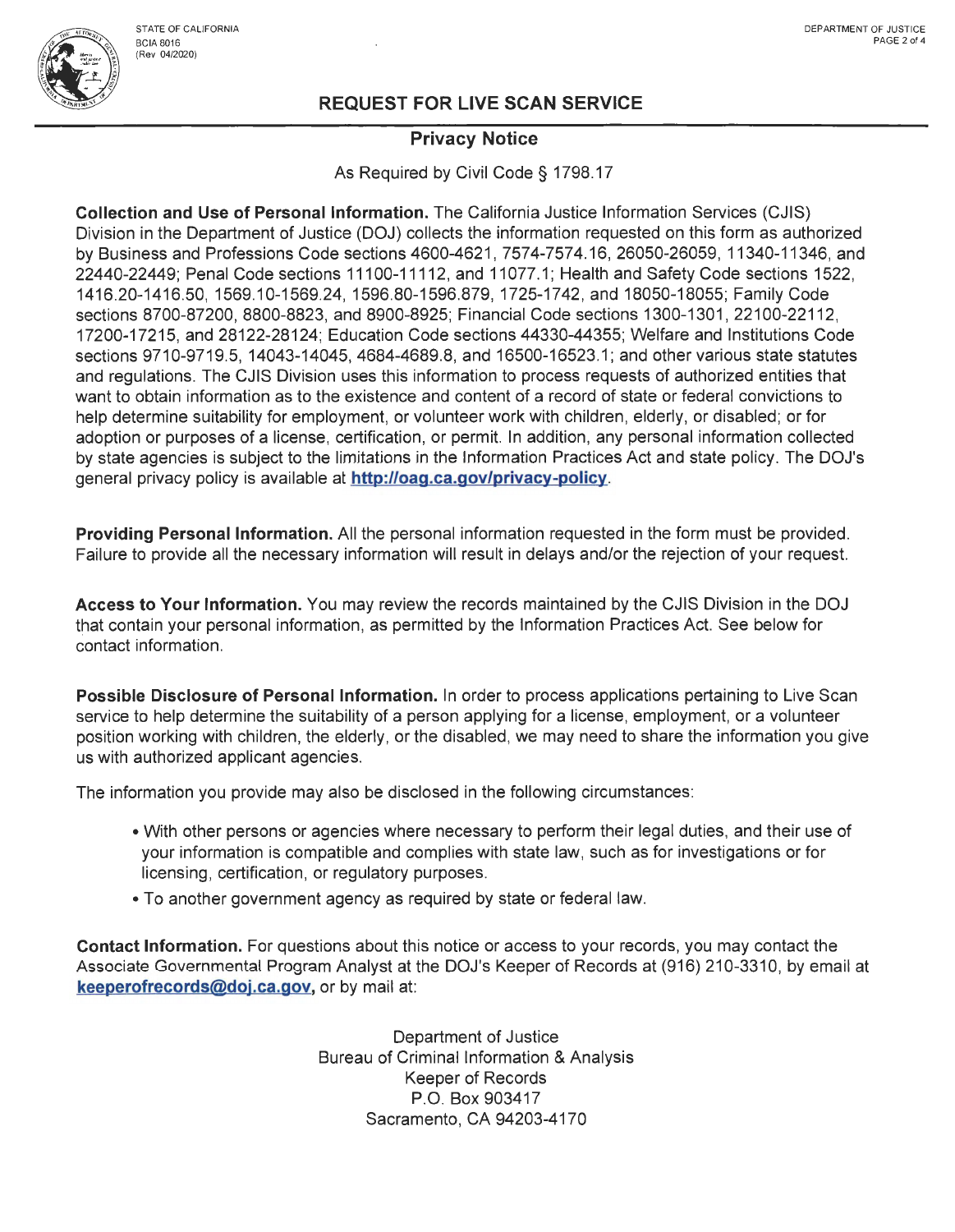

### **Privacy Act Statement**

**Authority.** The FBl's acquisition, preservation, and exchange of fingerprints and associated information is generally authorized under 28 U.S.C. 534. Depending on the nature of your application, supplemental authorities include Federal statutes, State statutes pursuant to Pub. L. 92-544, Presidential Executive Orders, and federal regulations . Providing your fingerprints and associated information is voluntary; however, failure to do so may affect completion or approval of your application.

**Principal Purpose.** Certain determinations, such as employment, licensing, and security clearances, may be predicated on fingerprint-based background checks. Your fingerprints and associated information/biometrics may be provided to the employing, investigating, or otherwise responsible agency, and/or the FBI for the purpose of comparing your fingerprints to other fingerprints in the FBl's Next Generation Identification (NGI) system or its successor systems (including civil, criminal, and latent fingerprint repositories) or other available records of the employing, investigating, or otherwise responsible agency. The FBI may retain your fingerprints and associated information/biometrics in NGI after the completion of this application and, while retained, your fingerprints may continue to be compared against other fingerprints submitted to or retained by NGI.

**Routine Uses.** During the processing of this application and for as long thereafter as your fingerprints and associated information/biometrics are retained in NGI, your information may be disclosed pursuant to your consent, and may be disclosed without your consent as permitted by the Privacy Act of 1974 and all applicable Routine Uses as may be published at any time in the Federal Register, including the Routine Uses for the NGI system and the FBl's Blanket Routine Uses. Routine uses include, but are not limited to, disclosures to: employing, governmental, or authorized nongovernmental agencies responsible for employment, contracting, licensing, security clearances, and other suitability determinations; local, state, tribal, or federal law enforcement agencies; criminal justice agencies; and agencies responsible for national security or public safety.